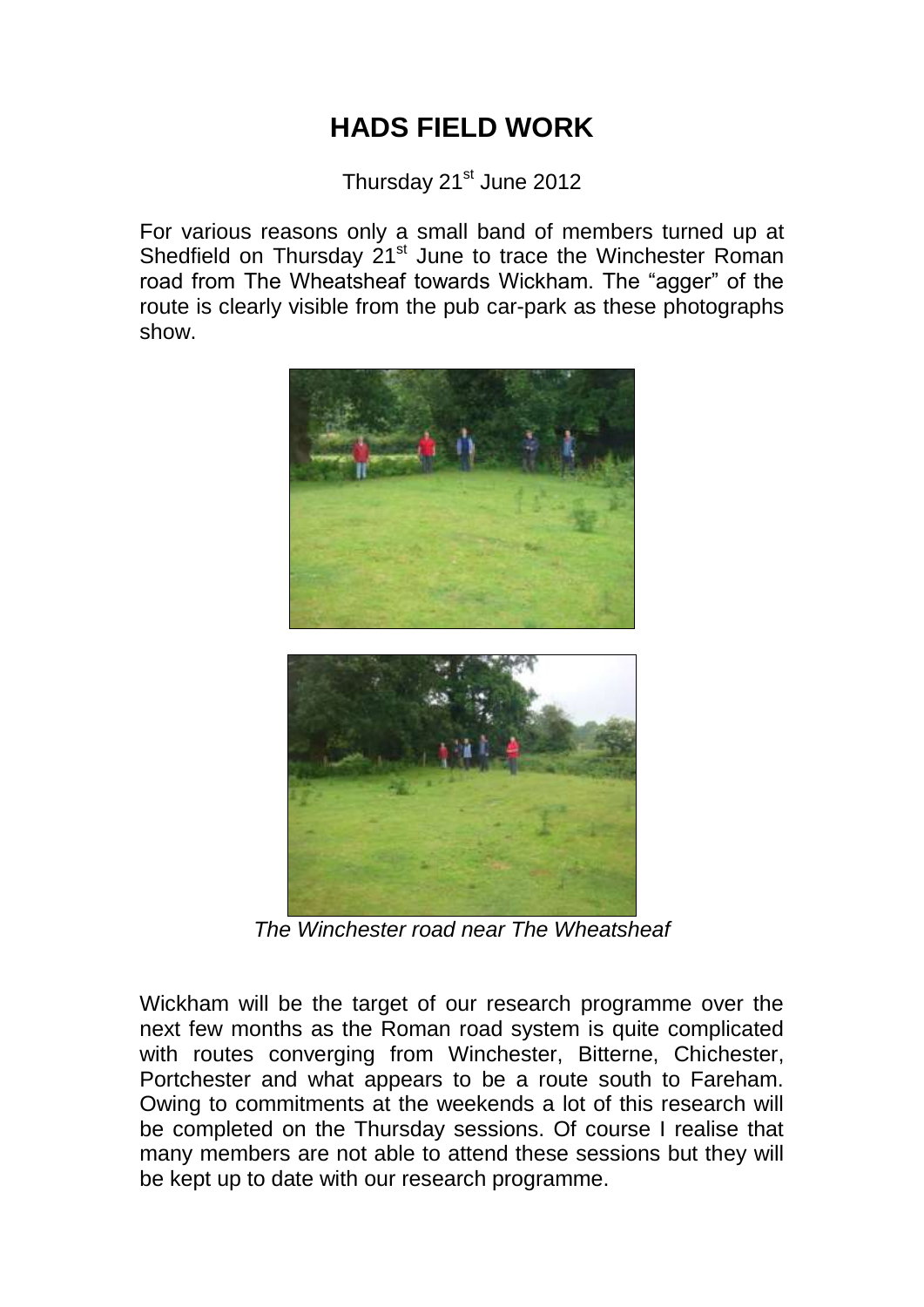Around the area of Coldharbour Farm, numerous Roman artefacts have been discovered by metal detectorists and I am making enquiries if it will be possible to field-walk this area, once the crops are off the field, looking for any possible Roman buildings in the area. If permission is granted then this would be a weekend event hopefully involving all members.

We managed to trace the route across Fordlands Farm and through (with difficulty) Redhill Copse where it crosses a stream. The route then heads towards Park Place passing through Coldharbour Farm land, the area of greatest interest to us.



© Crown Copyright

*Roman Road route to Wickham from Winchester*